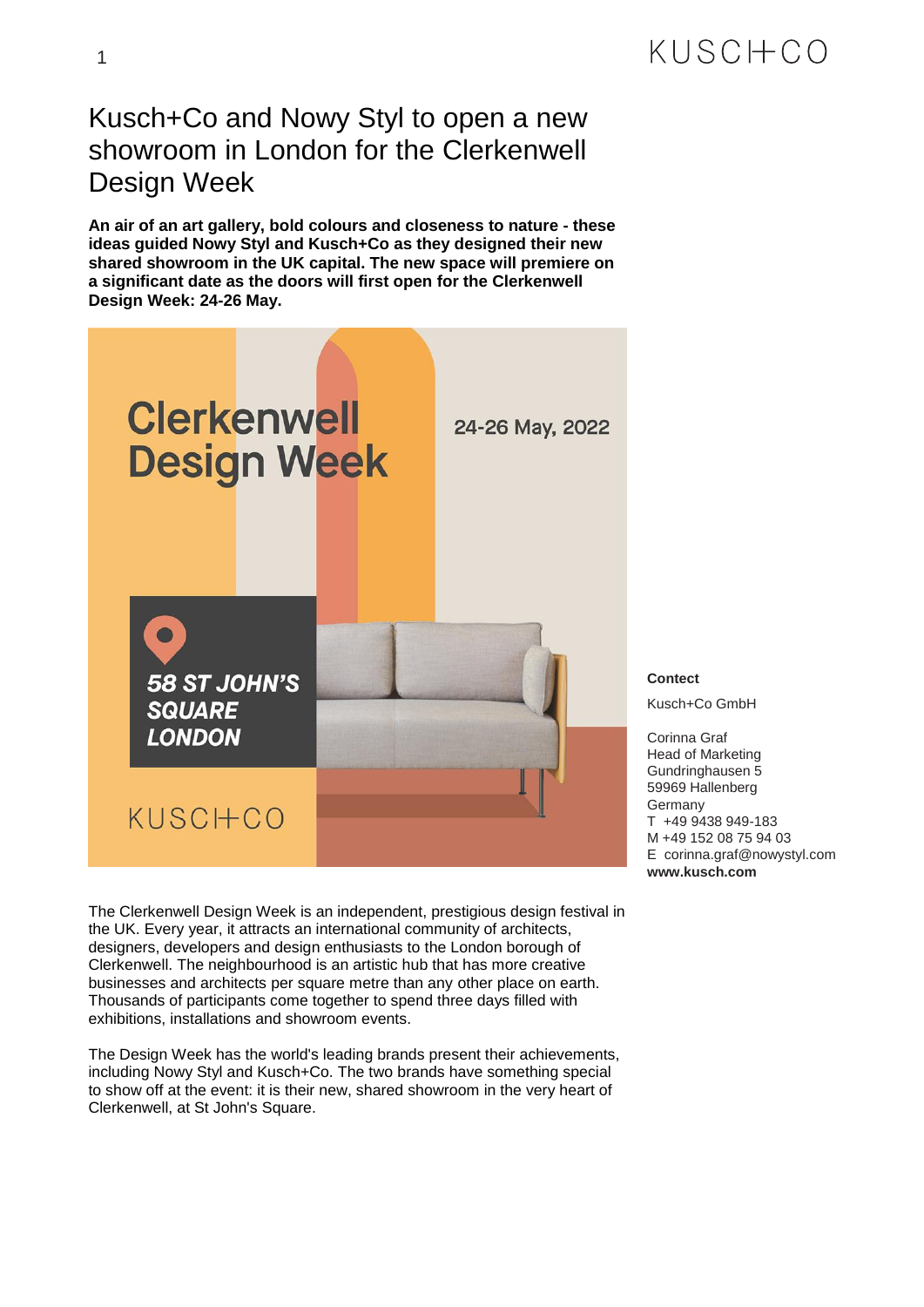## KUSCHCO

*"It was no coincidence we chose this location - our brands just had to have a showroom in London's design district - Clerkenwell Road and its surroundings. Every day, the address attracts architects, both those living in London and those coming to the UK capital for inspiration. Nowy Styl offers solutions for modern offices, many of which are ahead of their time, while Kusch+Co has a superb offer of designer furniture that's famous all over the world"* says Bartosz Karasiński, Sales Director UK & Ireland at Nowy Styl.

The first thing a visitor sees on entering the showroom is a spacious window facing Clerkenwell Street. The space consists of two levels, the first one of which has an air of an art gallery about it that brings to mind Tate Modern. The bright, transparent space forms a non-distracting background bringing the design of the furniture to the fore. With natural light coming into the interior from both sides of the building, visitors can take a good look at the fine products.

The other space in Nowy Styl and Kusch+Co's showroom has a warmer and more subdued interior. It is dominated by earth-coloured décor, offering a sense of calmness that creates favourable conditions for interacting with art the many paintings and design albums collected there.

*"We made a point of creating a place where London designers and architects would feel at home, one that would cater to their artistic aspirations and their craving for the latest trends. It's a brand new showroom - not only because it will open its doors in May, but most importantly because it will showcase our latest ideas and, of course, our new products"* says Marcin Magier, the showroom designer.

The showroom is also proud to present works created for Kusch+Co by worldfamous designers. The space is filled with works by **Luigi Colani** and **kashkash**, and the lighting was designed by **Louis Poulsen** and **Verner Panton**.

Flagship products from Nowy Styl's portfolio can be seen and tested at the new location. Cosy **Tilkka** armchairs and sofas that will warm up any space. **CS5040** desks equipped with smart solutions. The **Souly** chair that embodies excellent design and a less-waste approach.

Visitors to the new space can also discover the design and quality of furniture from Kusch+Co, such as the **Creva Desk** - tables that have brought the aesthetics of home furniture design into offices. **Creva Soft Seating** - sofas that offer a new perspective on designing living rooms, lobbies and cafes. - a **Embla** visually light and comfortable chair made entirely of beech wood.

Visitors can also see live Kusch+Co's latest product **V-Care** which has just won the prestigious **Red Dot Design Award 2022** for unique design. The chair was designed by Justus Kolberg whose motto is: "with sensitive intelligence to innovative simplicity". While working on the V-Care, Justus drew inspiration from nature. The V-Care is an expression of human-centric approach to design, and its name speaks for itself: "we care about your comfort". Incorporating antibacterial qualities into the seat shell is Kusch+Co's response to users' heightened sense of hygiene in post-pandemic public- and workspaces.

The Clerkenwell Design Week will run until 26 May. Nowy Styl and Kusch+Co invite you to visit the new showroom: <https://www.kusch.com/de/news>